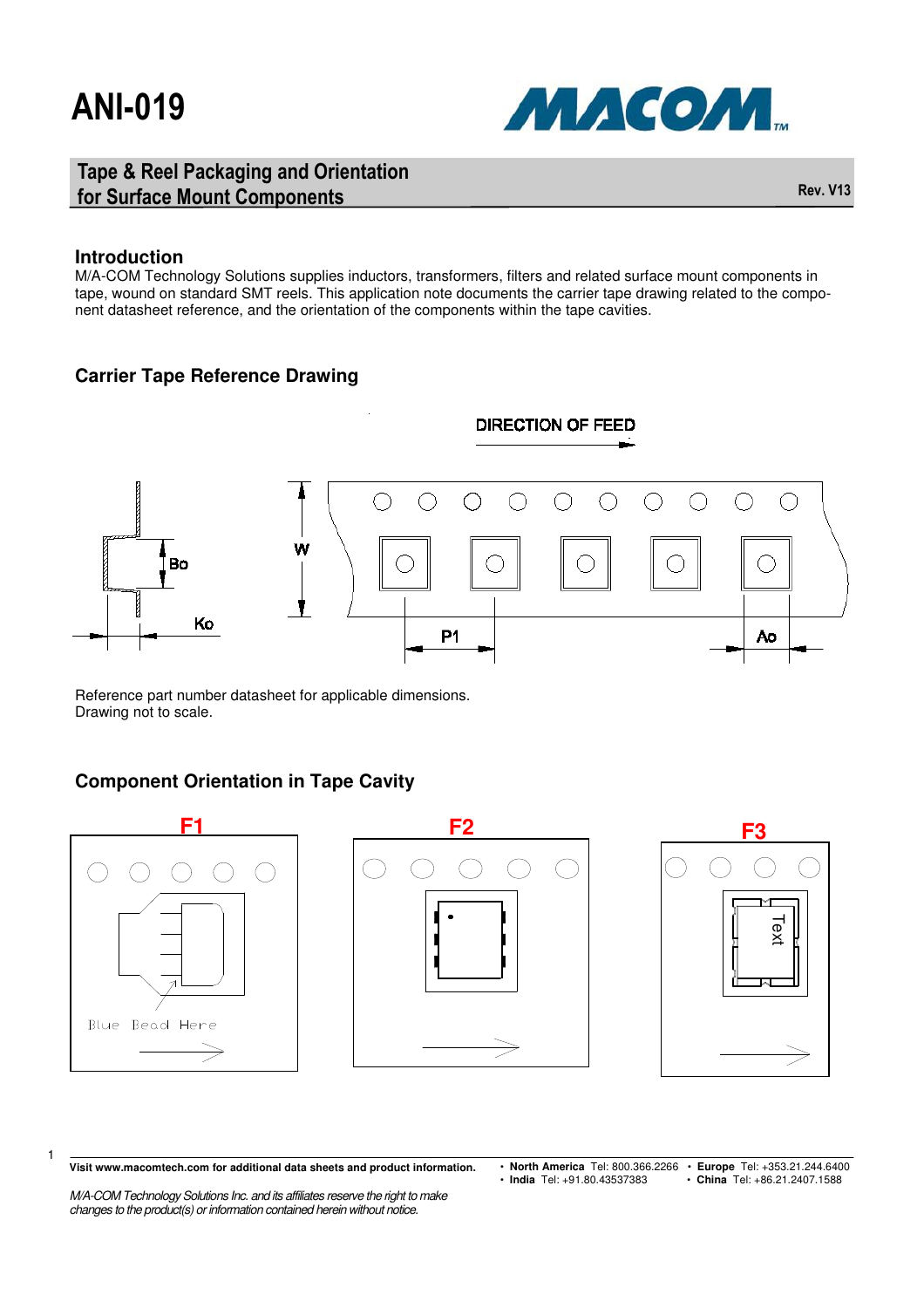

### Tape & Reel Packaging and Orientation for Surface Mount Components **Rev. V13** and Components **Rev. V13**





2

#### $\ddot{\circ}$  $\circ$  $\circ$  $\circ$  $\circ$  $\circ$ ∩⊦

 $\Rightarrow$ 





**Visit www.macomtech.com for additional data sheets and product information.**

• **North America** Tel: 800.366.2266 • **Europe** Tel: +353.21.244.6400 • **India** Tel: +91.80.43537383 • **China** Tel: +86.21.2407.1588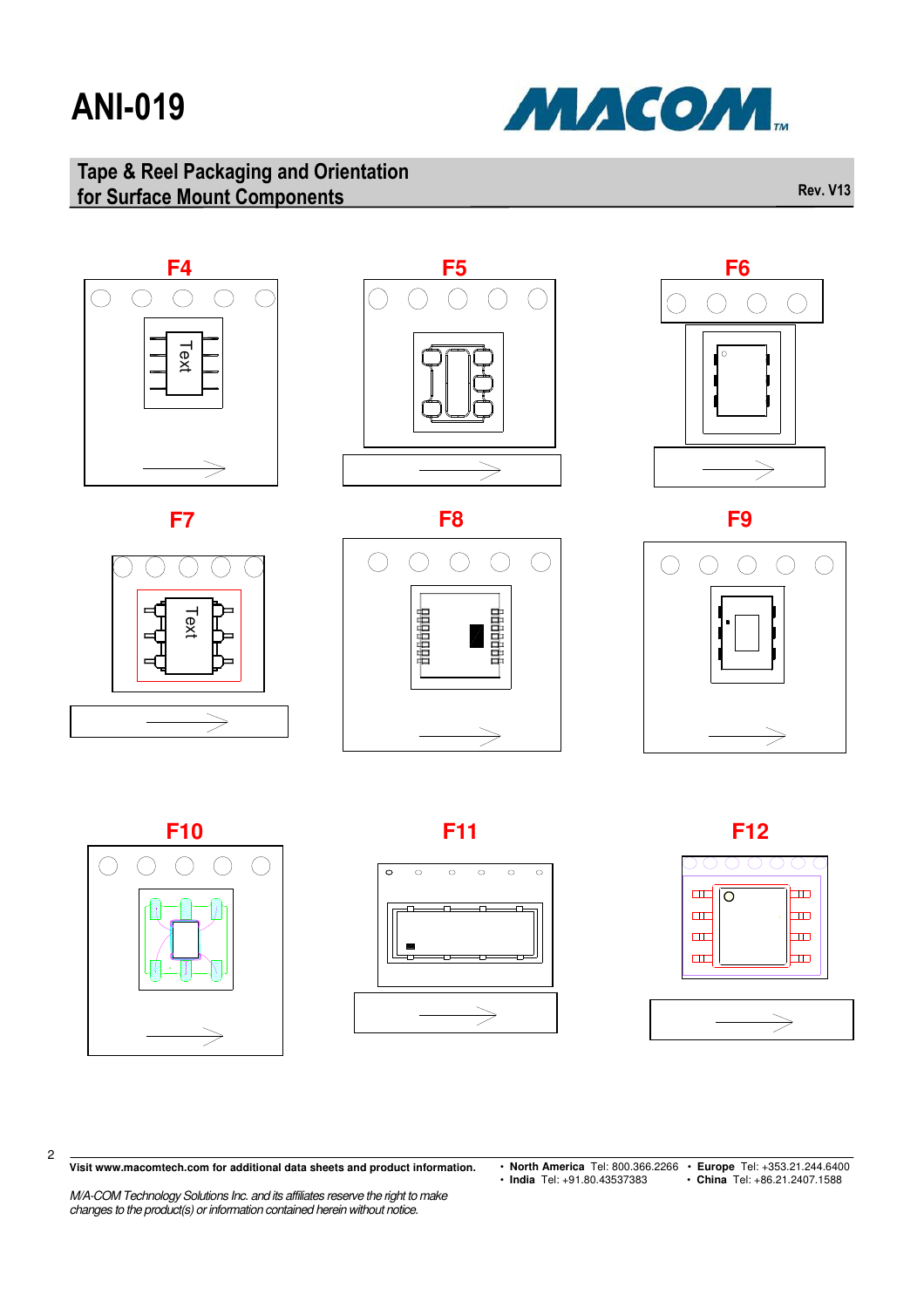

### Tape & Reel Packaging and Orientation for Surface Mount Components **Rev. V13** and Components **Rev. V13**





**F15**   $\bigcirc$  $\bigcirc$ ◯  $\Rightarrow$ 









3





**Visit www.macomtech.com for additional data sheets and product information.**

- **North America** Tel: 800.366.2266 **Europe** Tel: +353.21.244.6400 • **India** Tel: +91.80.43537383 • **China** Tel: +86.21.2407.1588
-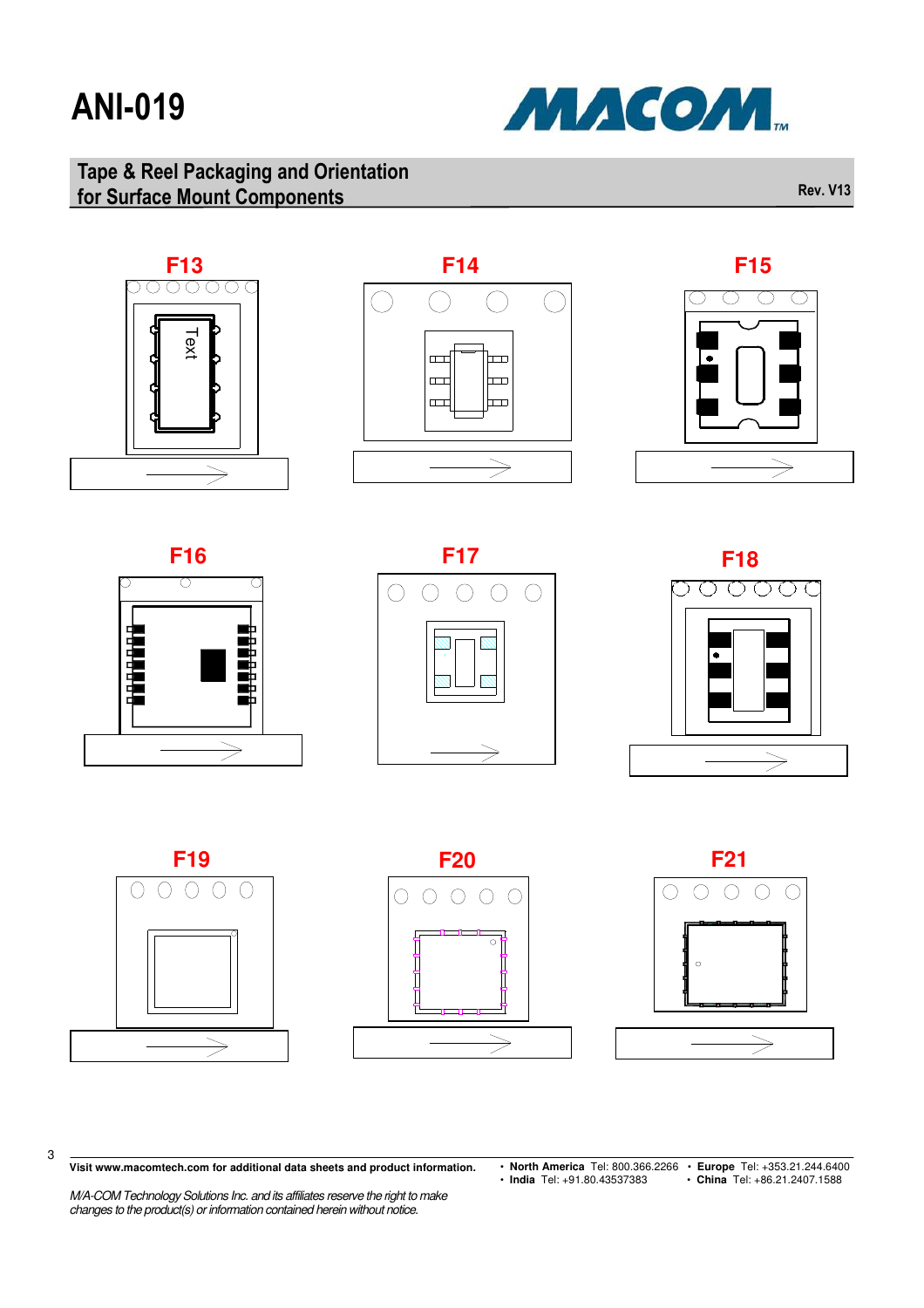

### Tape & Reel Packaging and Orientation for Surface Mount Components **Rev. V13** and Components **Rev. V13**















4





**Visit www.macomtech.com for additional data sheets and product information.**

• **North America** Tel: 800.366.2266 • **Europe** Tel: +353.21.244.6400 • **India** Tel: +91.80.43537383 • **China** Tel: +86.21.2407.1588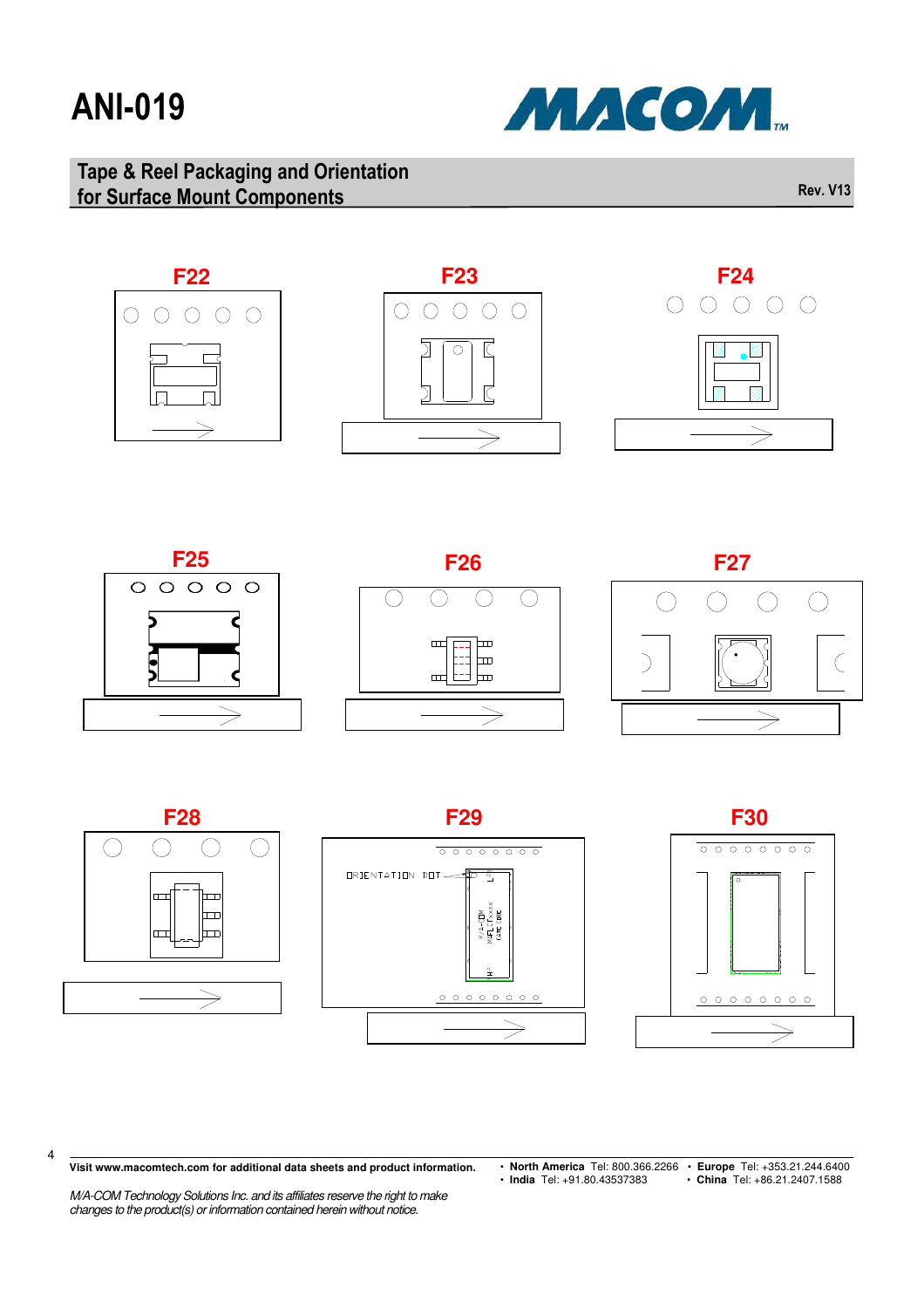

### Tape & Reel Packaging and Orientation for Surface Mount Components **Rev. V13** and Components **Rev. V13**















5







**Visit www.macomtech.com for additional data sheets and product information.**

M/A-COM Technology Solutions Inc. and its affiliates reserve the right to make changes to the product(s) or information contained herein without notice.

• **North America** Tel: 800.366.2266 • **Europe** Tel: +353.21.244.6400 • **India** Tel: +91.80.43537383 • **China** Tel: +86.21.2407.1588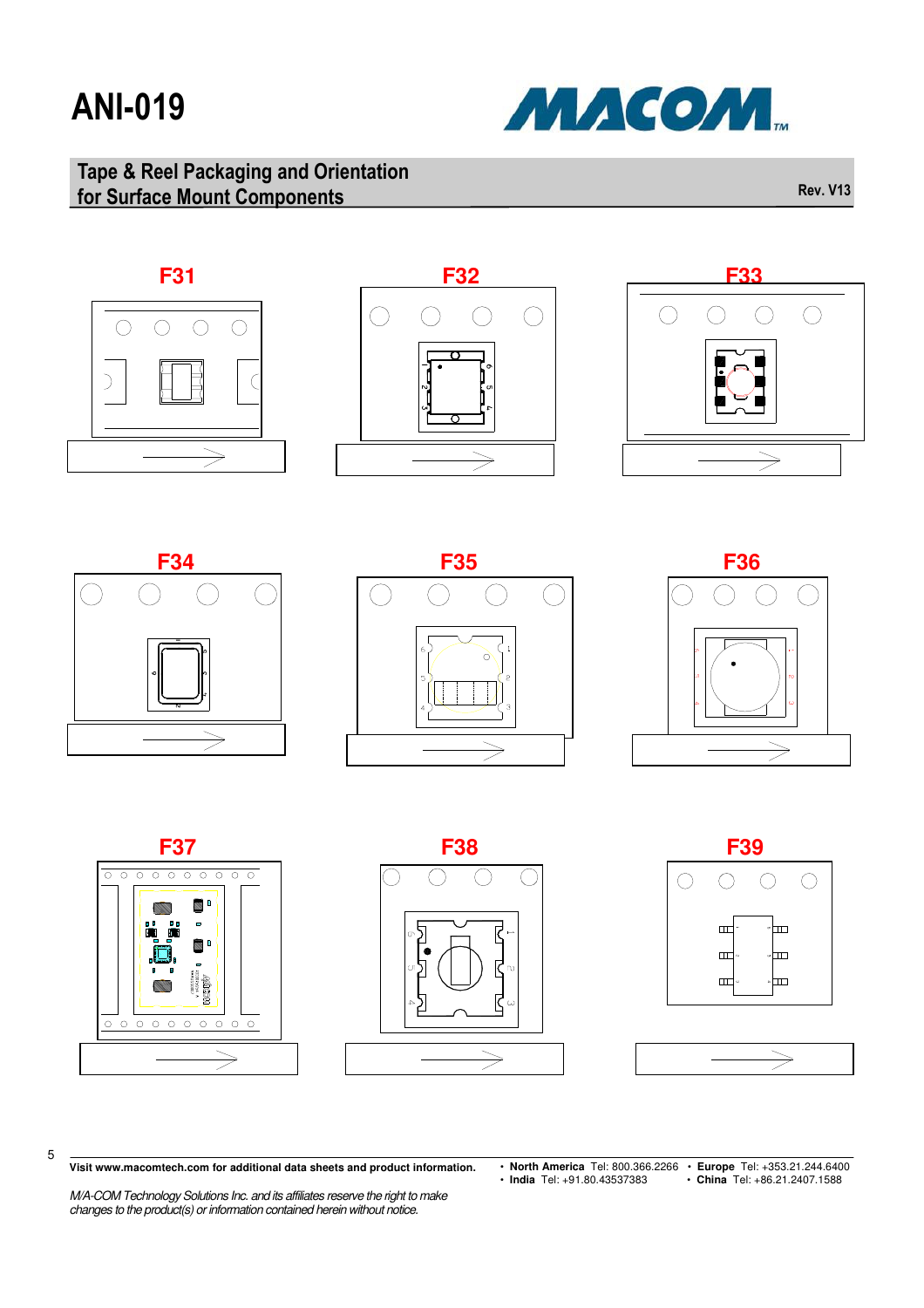

### Tape & Reel Packaging and Orientation for Surface Mount Components **Rev. V13** and Components **Rev. V13**



















6



**Visit www.macomtech.com for additional data sheets and product information.**

• **North America** Tel: 800.366.2266 • **Europe** Tel: +353.21.244.6400 • **India** Tel: +91.80.43537383 • **China** Tel: +86.21.2407.1588